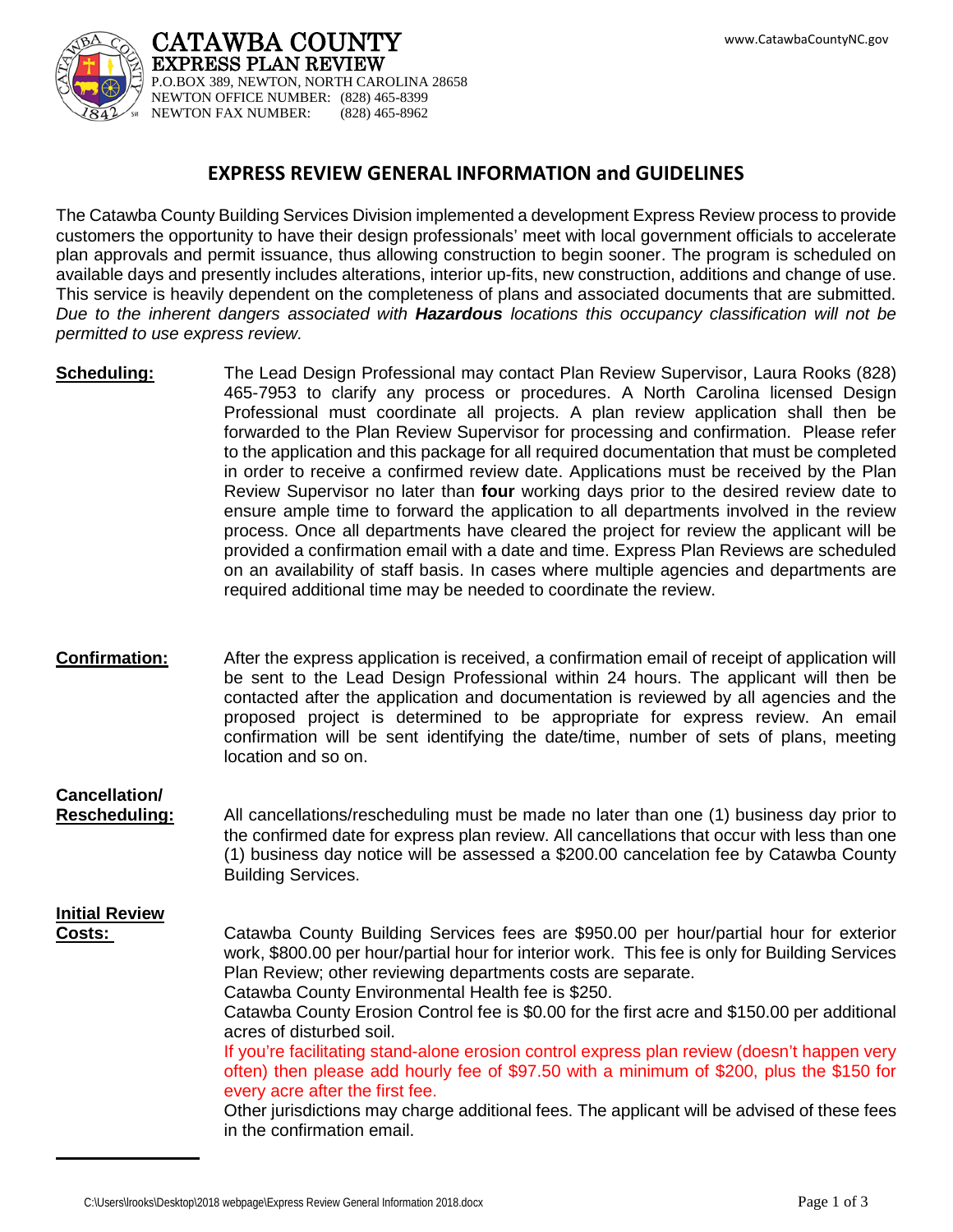

CATAWBA COUNTY EXPRESS PLAN REVIEW P.O.BOX 389, NEWTON, NORTH CAROLINA 28658 NEWTON OFFICE NUMBER: (828) 465-8399<br>NEWTON FAX NUMBER: (828) 465-8962 NEWTON FAX NUMBER:

**Plans:** Plans shall be available **24 hours** prior to the scheduled time of the requested Express Review. If Catawba County Building Services is notified by other reviewing departments that the required plans are not received within the required time frame the express plan review will be cancelled.

> **Interior Work and Exterior Work:** The number of sets of plans will be based on the zoning jurisdiction the project is located in and whether the project includes food/beverage service and/or erosion and sediment control measures. The required number of sets of plans needed for the express review will be include in the confirmation email.

> Each set of plans **must be assembled** and ready prior to the Express Review. When the design involves metal buildings a sealed letter from the firm's structural engineer identifying the designed loads shall be included in the construction documents. All plan sheets are required to be sealed by the N.C. professional engineer and N.C. registered architect responsible for the design.

> Express reviews take place at each reviewer's location. Catawba County Building Services arranges communication through internet for outside agencies during the express review. It shall be the responsibility of the design team to insure that all departments receive their required plans and application(s) prior to the review. Catawba County Building Services does not provide a plans delivery service. If outside agencies are not in receipt of their required plans and/or applications the Express Review will be cancelled and the cancelation fee will be assessed. Catawba County Building services will require one set of plans for their review. If the project is located in an unincorporated area of Catawba County additional plans may be required for other departments. Projects outside the corporate limits of the City of Hickory but served by the City of Hickory Public Utilities will require review by the City of Hickory Department of Public Utilities. Total number of sets of plans and where they will need to be delivered will be included in the confirmation email.

- **Prior Approvals:** Projects that require any type of pre-approval [County Commission, City Council, Planning Board, Board of Adjustment, Subdivision Approval, Storm Water plan Approval, Recorded Plats, NCDENR Erosion Control Plan (for publicly funded projects), City Attorney, Septic Systems (these may be "in-process"), Community Water Systems, etc.] is recommended to have these approvals in place prior to the scheduling of an Express Review to allow for permit issuance. *Please note that the County or Municipal Attorney's office is not part of the Express Review.*
- **Attendees:** The Lead Design Professional and all individuals whose professional seal appears on the project plans (architect, structural engineer, civil engineer, plumbing, mechanical, electrical engineer, and landscape architect) is recommended to attend the express plan review session to make corrections & reseal plans if needed. *Food Service Operators are also recommended to be in attendance for any occupancy that includes food/beverage service.* If any designer is not in attendance, the ability to make corrections and reseal plans cannot be achieved therefore no permit will be issued if plans need correcting. At a minimum the Lead Design Professional must be in attendance for the review.
- **Review Time:** Charged review time will begin on the scheduled time as noted in the confirmation email approving the express review unless prior arrangements are made with the Plan Review Supervisor. The Lead Design Professional will be asked to give a brief overview of the project to acquaint the reviewers. Each reviewer will keep up with their review time and will provide the totals for each department to the coordinator.